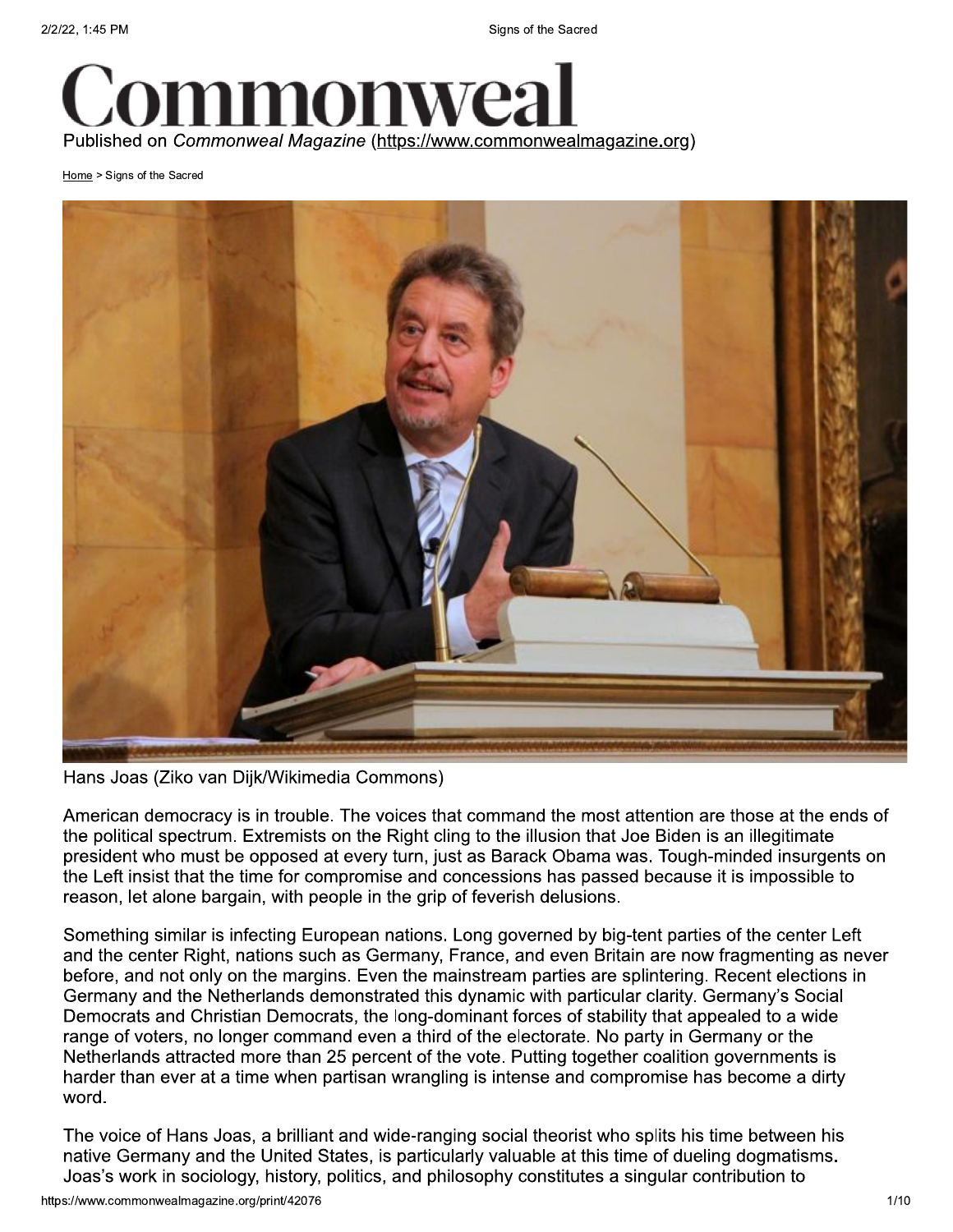contemporary thought. How should we understand human experience after the linguistic turn? Why do we value what we value? How can believers respond to the narrative of secularization when religious observance appears to be collapsing in the North Atlantic West? To all these urgent questions Joas offers arresting answers.

The list of Joas's published work runs to fifty-three pages. His work has been translated into almost every European language and several others. He has held prestigious lectureships and fellowships across the globe. A lifelong Catholic, Joas has written widely about religion and its critics. He has been invited to participate in Germany's Synodal Way, which might lead to a rethinking and reorientation of the Catholic Church in Germany. Long active in Germany's anti-nuclear and peace movements, Joas also serves on a steering committee that helps shape the program of the German Social Democratic Party.

But above all Joas is a social theorist. In his many books and articles, he has drawn on multiple sources, including the German traditions of philosophical idealism descended from G.F.W. Hegel, the multi-dimensional tradition of Marxism, the hermeneutics of Friedrich Schleiermacher and Wilhelm Dilthey, the phenomenology of Edmund Husserl and Maurice Merleau-Ponty, and the Frankfurt School of critical theory that originated with Theodor Adorno and Max Horkheimer and continues to develop in the voluminous writings of Jürgen Habermas and his successor, Axel Honneth. As a scholar of sociology, Joas has repeatedly turned to the founding giants of that discipline, notably Max Weber, Émile Durkheim, and Georg Simmel. Among theologians, Joas has drawn less from Hans Küng and Joseph Ratzinger than from Ernst Troeltsch—perhaps appropriately for someone who currently holds the Ernst Troeltsch Chair for the Sociology of Religion at Humboldt University in Berlin.

Most striking, though, is Joas's profound indebtedness to the American tradition of philosophical pragmatism, which he describes as "the unbroken guiding thread" of his work. In his first book, George Herbert Mead (German 1980; English 1985), Joas helped return that pioneering sociologist and philosopher to the center of contemporary sociology. In later books, The Creativity of Action (German 1992; English 1996) and The Genesis of Values (German 1997; English 2000), Joas turned to William James and John Dewey. He credited James, accurately, with being the first to discover the phenomenology of immediate, pre-reflective experience, particularly but not exclusively religious experience. Although that tradition is often traced to Edmund Husserl and those whom he influenced, the origins of phenomenology lay in James's landmark Principles of Psychology (1890) and his Varieties of Religious Experience (1902). In The Power of the Sacred: An Alternative to the Narrative of Disenchantment—the most recent of his books to be translated into English—Joas completes his investigation of the pragmatist tradition by explaining why Charles S. Peirce's semiotics is a necessary complement to the ideas offered by Mead, James, and Dewey. He also explains why, for many believers, religious faith is constitutive rather than dispensable, and why the narrative of secularization has become more problematic than many agnostics and atheists admit.

Born in Munich in 1948, Joas grew up in a Catholic workers' housing cooperative in Munich, where strict religious observance was taken for granted. Joas grew up admiring—and depending on—the neighborliness of the cooperative where his family continued to live; as a teen he gravitated toward radical Catholic social theory and action. Although education offered an escape from his family's poverty, he felt alienated not only by the well-to-do students who predominated in his gymnasium and at the University of Munich and the Free University of Berlin, but also by the dogmatism, intolerance, and doctrinaire Marxism of the student Left. In Berlin he worked to reconcile his strongest intellectual influences: post-Vatican II Catholicism, Marxism and other forms of radical democratic social and political theory, and the German tradition of philosophical hermeneutics. In his mature scholarly work, he has done just that.

For his book on George Herbert Mead, which began as a dissertation, Joas excavated Mead's previously unknown immersion in, and indebtedness to, the work of German thinkers including Kant, Fichte, Hegel, Schelling, and especially Dilthey, with whom, Joas found, Mead had studied in Berlin.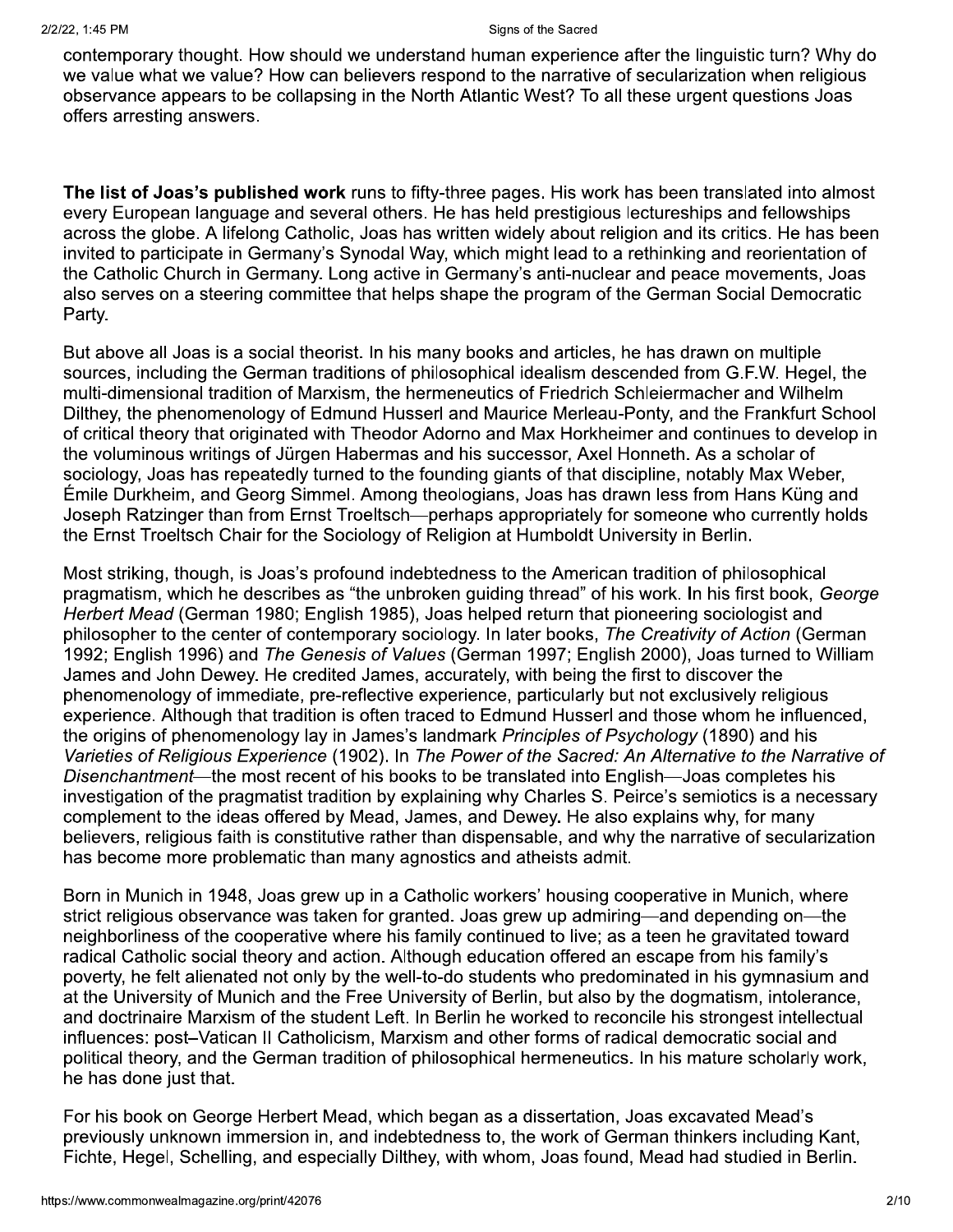Joas also located Mead in the context of early twentieth-century American social thought, which was suffused with the ideas of pragmatists James and Dewey. Mead considered his pivotal idea of intersubjectivity, in Joas's words, to be nothing less than "the transformation of fundamental Christian assumptions into social psychology and ethics." Whereas secular scholars could interpret the word "transformation" to indicate that Mead was abandoning no longer tenable Christian ideals, the word could just as easily be understood to mean, in Joas's words, "a contemporary articulation of belief." In that ambiquity lies much that has remained tantalizing in Joas's scholarship.

Joas grew up admiring, and depending on, the neighborliness of the cooperative where his family lived; as a teen he gravitated toward radical Catholic social theory and action.

Why do we value what we value? Why are our goals our goals? For some people, who have always taken for granted the ideals they cherish, or who see them as God-given, eternal, universal truths, enshrined from time immemorial and impossible or irrational to doubt or to challenge, such questions might seem decidedly odd. Of course we value what we value. Our values are immune to questioning. They are God's will, or natural law, or the self-evident truths proclaimed in the Declaration of Independence. For well over a century, though, ever since books such as Nietzsche's Beyond Good and Evil and On the Genealogy of Morals exploded conventional ideas of morality, most academic philosophers on both sides of the Atlantic have denied that we can establish, through reasoned argument, any immutable truths beyond the truths of mathematics and symbolic logic. Questions of ethics, or of social and political philosophy, have been expelled from the domain of philosophy proper and consigned to the realm of taste or opinion. Such questions are answered in different ways at different times in different cultures. Although idiosyncratic preferences, in this view, are gussied up as something compelling or law-like, the obvious relativity of values across different times and cultures exposes the brittleness, indeed the futility, of all such efforts.

Metaethics, the study of the formal properties of ethical argument and the assumptions that lie behind those arguments, has been a lively field of inguiry, but moral philosophers have struggled to convince skeptics within and beyond their discipline that genuinely universal ethical principles exist. Even John Rawls, in his later work Political Liberalism (1991), revised his earlier attempt, in A Theory of Justice (1971), to establish principles of justice for any people other than "us," meaning members of latetwentieth-century North Atlantic cultures. Anthropologists, sociologists, and psychologists are said to have disclosed the particularity of Western logic and all cultural, social, and individual standards, mores, and choices. Whereas the existence of bedrock standards was long taken for granted, in recent centuries drilling straight through such bedrock has been the objective of the human sciences.

In light of that sustained skepticism about the very possibility of universal norms, the question of values has become increasingly problematic, so problematic that most scholars now simply avoid asking the question and proceed along the more or less taken-for-granted assumptions that govern academic inguiries. If brain chemistry, genetic inheritance, simple self-interest, or inherited and unexamined religious or ideological premises lie behind human behavior, then questions of what people might naïvely think motivates them are beside the point.

Joas disagrees. He thinks recent figures in the mainstream of European and American social theory have misunderstood human experience because many of its most influential figures have followed the lead of Max Weber and Emile Durkheim. In his familiar typology, Weber divided action-orientation into four types: instrumental rationality (means/end reasoning), value rationality (reasoning in line with ethical ideals, including religious ideals), tradition (following longstanding customs), and affect (acting from emotion or aesthetic preference). And Weber elevated instrumental rationality above all the others. He believed means-ends reasoning to be the kind of reasoning most characteristic of modernity; the others were atavistic. For Durkheim, religion was significant because it provided, through ritual. occasions for "collective effervescence," experiences that enable individuals to see themselves linked with something bigger, something outside their daily existence. The problem with both Weber and Durkheim, from Joas's perspective, was their failure to acknowledge what American pragmatists placed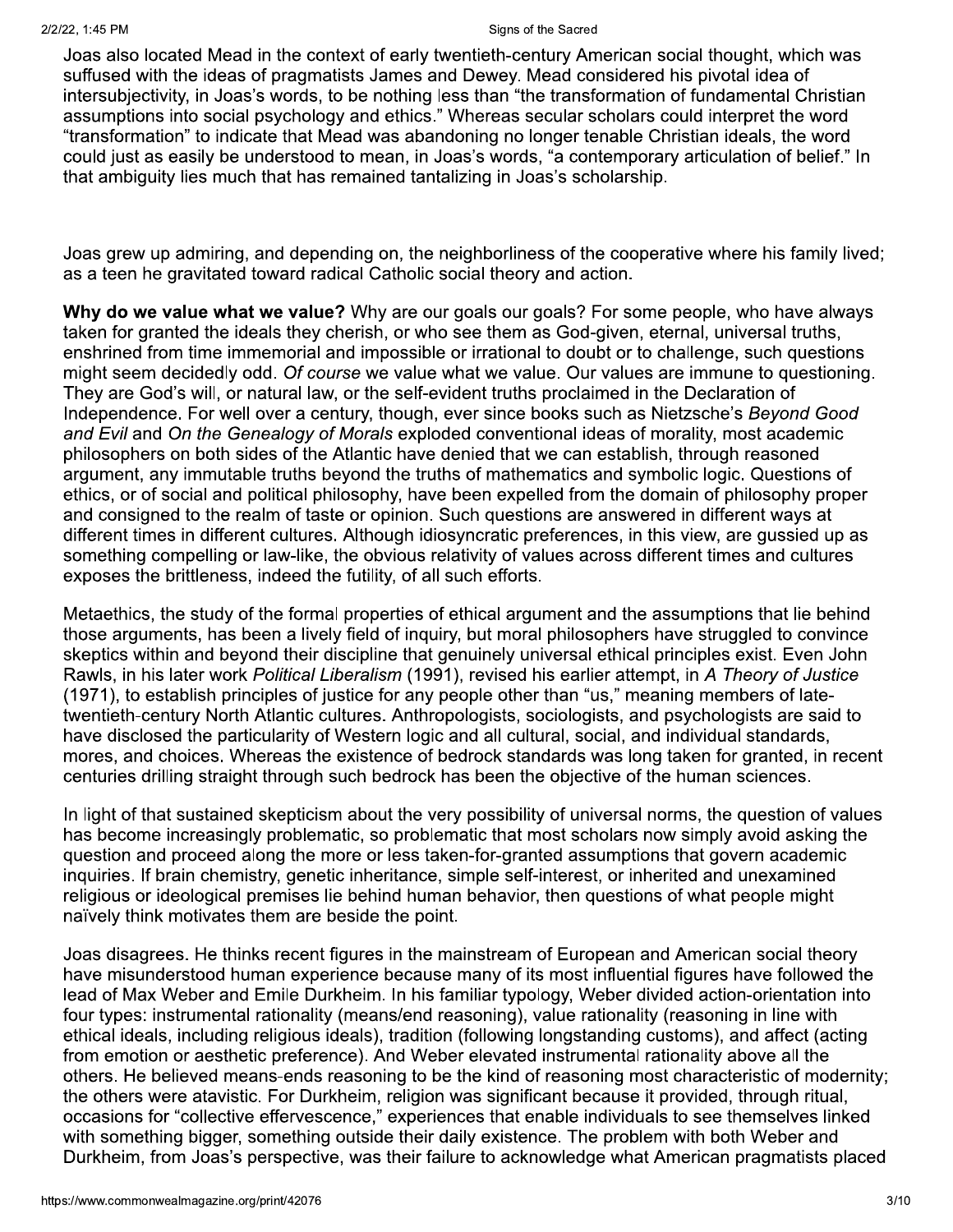at the center of their arguments, something Joas addressed in the book he considers "his most ambitious," The Creativity of Action.

There Joas argues that all intentional action has a creative aspect. Moreover, there is a reciprocal relation between means and ends, both of which change as the action is being carried out. Dewey in particular saw the "fluidity or changeability" of "ends in view" as well as the fluidity of our sense of the steps necessary to reach them. He saw that agents actively engage in modifying the means and the ends of action whether that action is instrumental or moral. We do not, Joas contends, separate our actions into Weber's four ideal types, nor do we blindly follow or mechanically adopt Durkheim's ritualized forms of behavior. No matter how strictly choreographed such behaviors are, individuals impute particular meanings to them and perform them in their own way. Whether a Commonweal reader is accustomed to reading each issue cover to cover, for example, or selects which articles to read and which to skip, she is making judgments—and acting creatively—with every page she turns. The meanings she extracts from what she reads are also her own, which anyone who has ever discussed an article or book with other readers knows from experience. When Catholics attend Mass, most now experience the rituals in their own distinctive ways, which depend on their prior experiences, their attitude toward the hierarchy, the clergy, and Catholic teachings, their understandings of the sacrament of the Eucharist, and many other factors. Joas's ideas about the creativity of action might account for those variations better than some other alternatives.

Joas's concept of immediate experience—pre-reflective, inescapably social, and value-laden—draws directly on the writings of James and Dewey. In his Principles of Psychology, James challenged the dualisms of mind/body and self/other that had dominated philosophy since Descartes. As a scientist trained in anatomy and physiology, James had to take seriously the physical dimension of experience. But having survived his brush with suicide because he was "able to sustain a thought because I choose to when I might have other thoughts," he knew that neither philosophical nor biological determinism could account for the most important experience of his life, his experience of free will. Thus James balanced precariously on the knife edge of what he called "pure experience." Later philosophers, such as Maurice Merleau-Ponty and Joas, would call it phenomenology.

James recognized that our emotions "must always be inwardly what they are, whatever be the physiological source of their apparition." In other words, our feelings "carry their own inner measure of worth with them." Equally important was James's path-breaking concept of the "stream of consciousness," which helped revolutionize painting as well as literature through the efforts of James's former student Gertrude Stein and others. Consciousness, James insisted, "flows." The past intrudes into every present moment, as do anticipations of what will happen next. We do not experience the world as chopped into bits but instead as a whole. Moreover, "the important thing about a train of thought is its conclusion." That is the *meaning* of that thought, "what abides" when everything else has faded. That abiding quality, Joas argues, is inseparable from the work of creativity that engages every human at almost every moment.

From Dewey's early essay "The Reflex Arc," Joas takes the idea of experience as a "circuit" rather than a separable "stimulus" and "response." The experiencing subject, Dewey argued, ties together what is experienced, "because the motor response determines the stimulus, just as truly as sensory stimulus determines movement." That "organic" process also makes it impossible to separate out the valuing that goes on at every instant, the "interpreting" of every stimulus and every response, which Joas takes as another indication of the value-laden creativity of action.

There is one further dimension of experience and action as Joas conceives of it: its social dimension. No human being, James pointed out in his Principles of Psychology, ever came into existence on his own, or ever had a single experience as an isolated, atomistic individual. From that insight Mead developed the linchpin of his sociology, the concept of the individual self developing only through interaction with other selves. Mead's emphasis on what Joas calls "the primary sociality of the actor," or the "practical intersubiectivity" of all human life, lies behind Joas's conviction that just as experience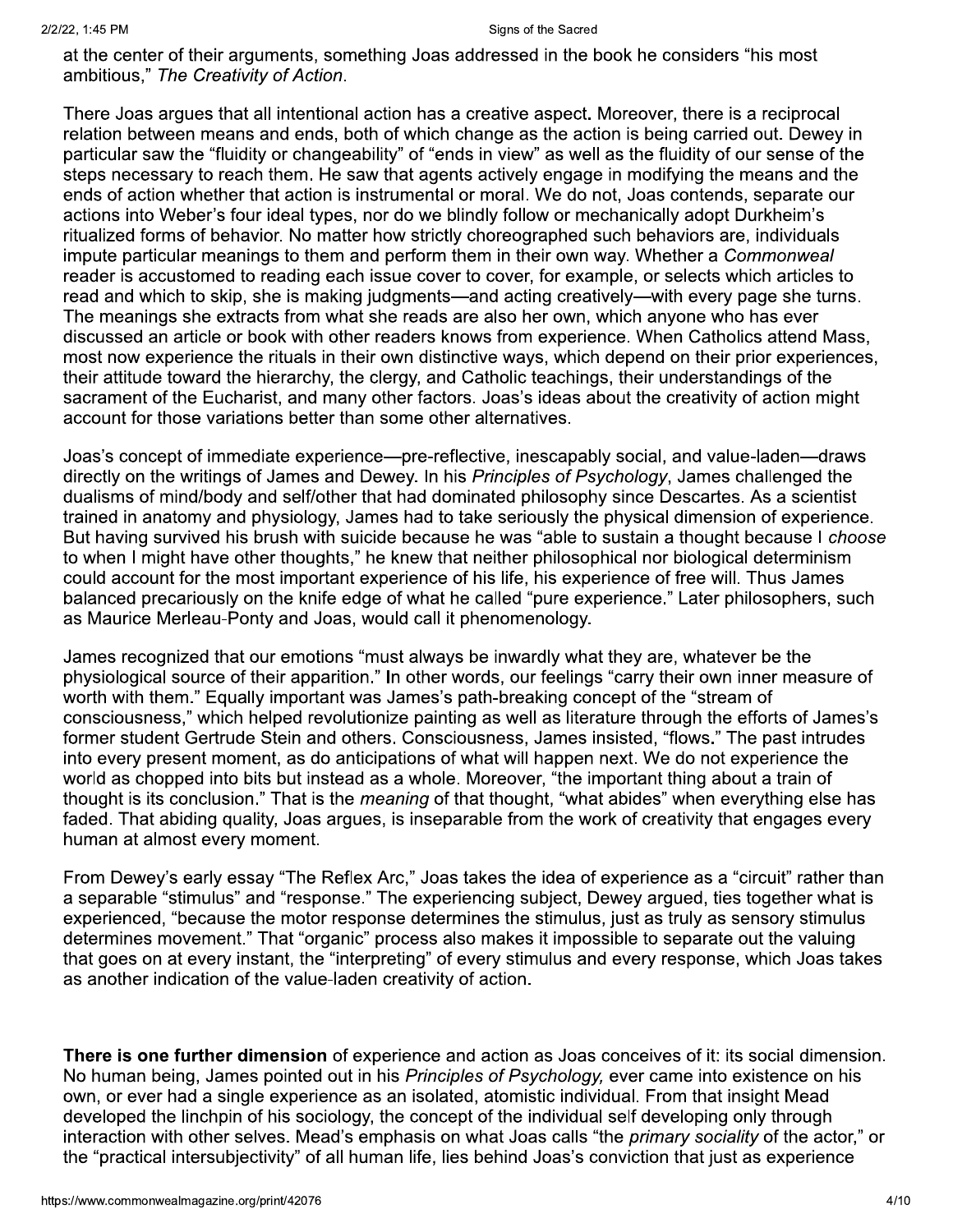conceived phenomenologically is always creative and value-laden, so is it always and undeniably social.

Given the centrality of American pragmatists' insights to the phenomenology of Merleau-Ponty and Alfred Schutz, and their importance for the emergence of Gestalt psychology in the interwar years, readers might wonder why earlier European thinkers failed to grasp the significance of James, Dewey, and Mead. Explaining that absence is Joas's goal in Pragmatism and Social Theory (1993). Joas argues that, from the late eighteenth century onward, creativity in German thought was channeled into the aesthetic realm—into the work of poets, painters, and composers rather than the everyday experience of ordinary individuals. That tendency reached its apogee in Nietzsche's celebration of the artist's creativity and his contempt for almost everyone and everything else. On the other hand, many of the early interpreters of pragmatism, including Durkheim and the Frankfurt School, failed to grasp the similarities between the pragmatists' critical project and Nietzsche's. The stark differences between Nietzsche's nihilistic insistence on nothing more than "another mask," on the one hand, and the pragmatists' focus on solving the problems that he—and they—identified in earlier philosophical traditions, on the other, obscured the meaning and significance of their ideas.

The caricatures of James and Dewey offered by some early enthusiasts for pragmatism, including Mussolini's close associate Giovanni Gentile, caused other European thinkers to dismiss the pragmatists as simple-minded positivists and vulgar, scientistic celebrants of Americans' "can-do" spirit. That lack of understanding, as Joas points out, meant that pragmatists' valuable insights were submerged beneath twentieth-century European intellectuals' propensity for denigrating all things American. Notoriously evident in Horkheimer and Adorno's widely read but outrageously inaccurate account of pragmatism in The Dialectic of Enlightenment and Eclipse of Reason, that tendency was also apparent in Europeans' enthusiasm for what Joas calls the late-twentieth-century "Heideggerianization" of American thought apparent in the Nietzsche-tinged writings of Richard Rorty. Although Rorty claimed the mantle of pragmatism, Joas points out that Rorty's allergy to the idea of experience and his relentless insistence of the primacy of language showed the distance separating him from James, Dewey, and Mead.

A similar misappropriation marked the use of pragmatism by Habermas, the most influential European social theorist of the past six decades. Although Habermas has called himself "a good Deweyan pragmatist," he built his monumental oeuvre around the armature of "undistorted communication," the idea that all language use is oriented toward the horizon of mutual comprehension. Joas points out that despite entitling his major work The Theory of Communicative Action, Habermas envisioned interaction in a way that narrowed it down to a particular kind of language use. For that reason Habermas has overlooked much of what James, Dewey, and Mead aimed to achieve by conceptualizing experience as they did. Whereas Habermas elevated the idea of communicative rationality to the pinnacle of his theory, the early pragmatists incorporated the body, emotions, creativity, and values into their phenomenology. From Joas's perspective, Habermas's emphasis on language, much like Rorty's, caused him to miss the depth and complexity of intersubjectivity.

If the claim that secularization is an inevitable feature of modernity is no longer tenable, neither can believers assume that they alone have access to the truth.

In The Creativity of Action, Joas argued that values are an indispensable dimension of intentional action, but his critics faulted him for failing to explain the origin of those values. That would be the subject of his next book, The Genesis of Values. After examining recent efforts by philosophers and social scientists to answer this question, Joas turned to the analysis of value formation in James's Varieties of Religious Experience. Unsatisfied by attempts to explain religious experiences scientifically, James explored accounts of how individuals came to feel themselves in contact with a power that enabled them to discern, and perhaps to bridge, the gap between their present selves and their ideal selves. For James, that awareness was the genesis of values, and it came about not through philosophy, theology, churches, or rituals, but instead through powerful pre-reflective experiences that Joas calls "self-opening," "self-surrender," or "self-transcendence."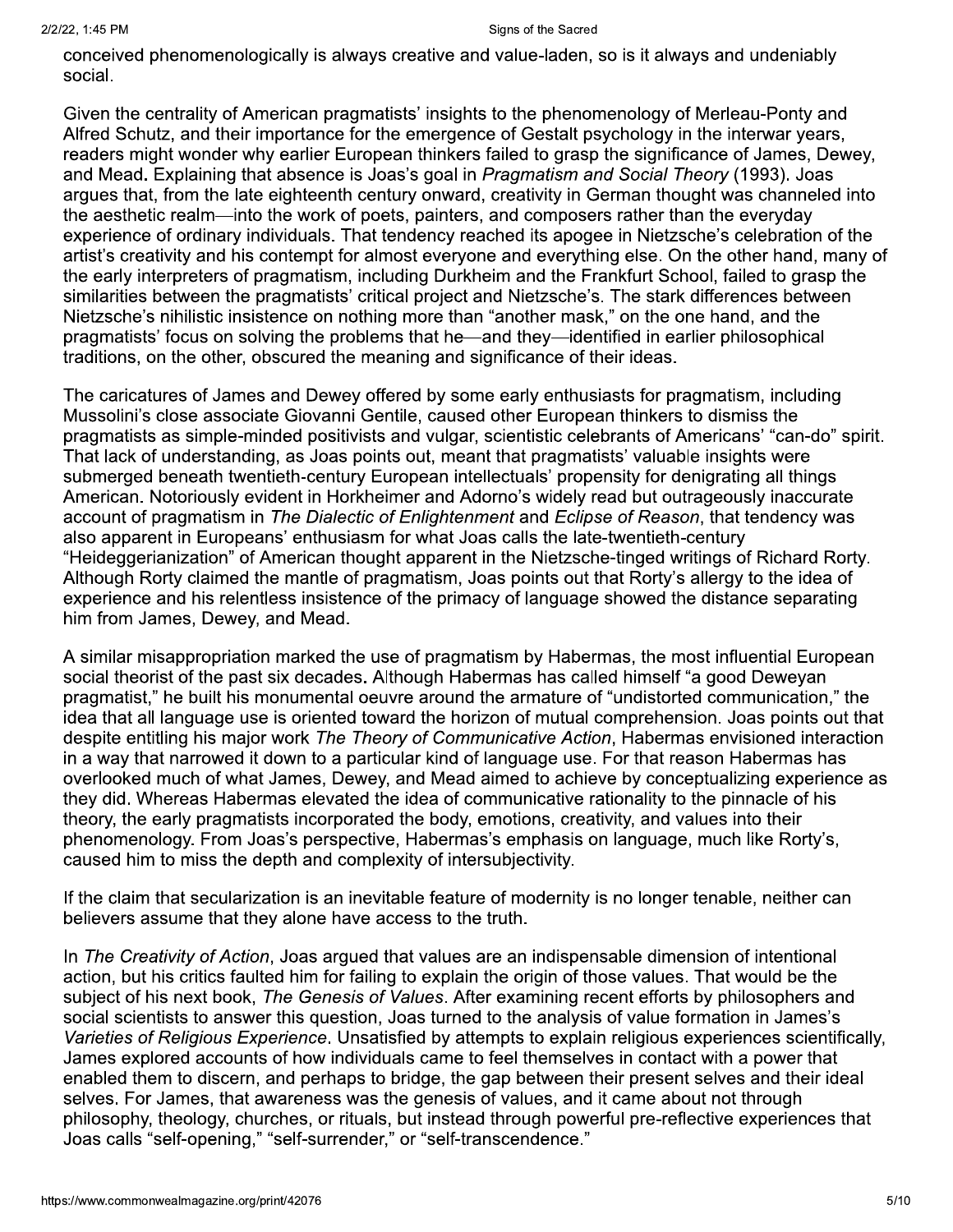Joas likens such experiences to interpersonal love, which can be "shattering" in that it can awaken individuals to the distance between their ideals and what exists. For Dewey, what individuals judge "desirable" emerges through education, understood not as the transmission of information but as the formation of judgment through open-ended inquiry. As we make decisions concerning what steps of creative action are necessary to overcome obstacles or resolve problems, we are constantly reflecting on, and revising, our understanding both of means and of ends. Thus "the desirable" is never fixed; it remains provisional, contingent, subject to revision pending future reflections and judgments on experience. For Dewey, the "religious" is, as it was for James, a category wider than conventional religion. It encompassed various forms of "consummatory experience" that carry individuals beyond things as they are and toward things as they might be, including experiences of the aesthetic and the erotic, as well as experiences of self-opening that can occur in the natural world, in religious rituals or "mystical intuitions," or in "feelings of togetherness that accompany happy, communal life."

Fascism, fundamentalism, totalitarianism, authoritarianism (including that of the pre-Vatican II Catholic Church), and Soviet Communism all threatened the ethos of experimentation that Dewey associated with the authentically religious. For that reason Dewey "sacralized" democracy. Although Joas judges the "empty universalism of the democratic ideal" too "weak and abstract" to motivate action, he endorses Dewey's view that values originate in "the creative work of our imagination." He agrees with Mead that developing the capacity for empathic "role-taking" responds to the "universal need for the normative regulation of human cooperation." For that reason Joas contends that nurturing this capacity —and the social conditions that best facilitate its development—is of the highest priority.

How can we develop the capacity for empathy without succumbing to the moral and cultural relativism that Joas finds incoherent? Even those who claim to prize tolerance above all, he argues, require standards to which they can appeal to justify that position. It is to these questions that Joas has directed much of his recent work, including not only his study of the origins of human rights, The Sacredness of the Person, but also his ambitious critique of secularization, The Power of the Sacred.

Joas argues that we must get past the dueling narratives of secularization and anti-secularization. Among the principal professional projects undertaken by the first generation of social scientists was the argument that religion would fade away. Its place in modern cultures would be taken by a new high priesthood, social scientists themselves. Many of these pioneering social scientists, in Europe and in the United States, were themselves religious, and they saw their work as augmenting rather than supplanting the work of traditional churches. Others, however, such as Weber and Durkheim, agreed with Marx that religion was but an indefensible holdover of the superstitions that had led the earliest human communities to see the natural world, and humans' place in it, as the gods' handiwork. Now that scientists from Newton to Darwin had disclosed the mechanisms governing the physical world and the process whereby humans had evolved from other forms of life, rationality could take the place of such illusions.

A century later, Joas observes, such predictions seem considerably less persuasive. Although religious observance in Western Europe and the United States has clearly declined, in much of the rest of the world Christianity, Islam, and other traditional forms of religious faith have persisted or even surged in popularity. Thus we need another approach, which Joas first outlined in *Faith as an Option* (German 2012; English 2014). "A sphere is opening up," he writes, in which believers and nonbelievers alike "can articulate their experiences and assumptions and relate them to one another." If the claim that secularization is an inevitable feature of modernity is no longer tenable, neither can believers assume that they alone have access to the truth. Joas holds out what he calls "faith as an option," a formulation influenced by Charles Taylor's account of the rise of a secular option, an account that might leave both believers and nonbelievers dissatisfied. As Josiah Royce quipped when confronted with William James's "will to believe," when the gods are demonstrable only as hypotheses, they are no longer gods.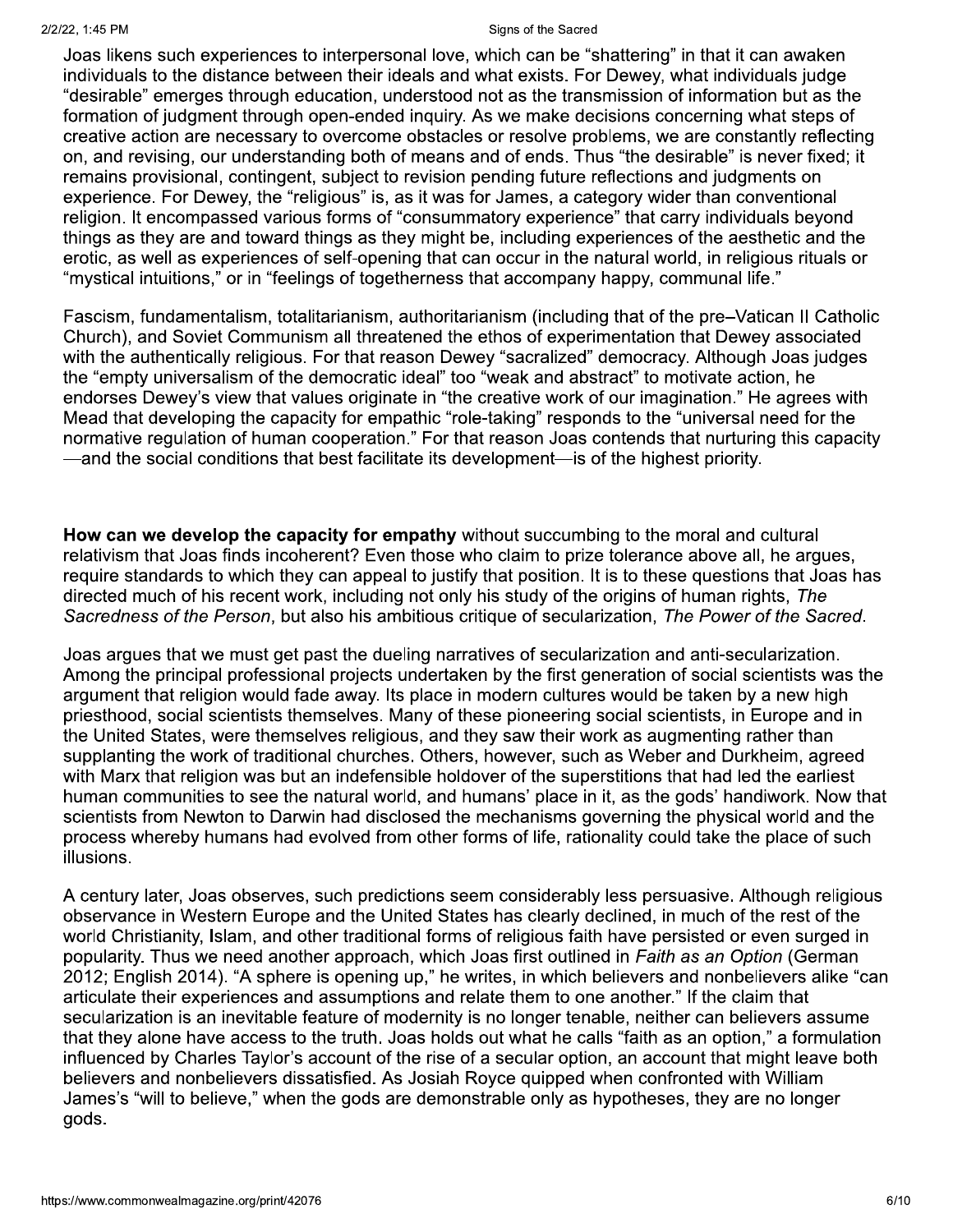Yet Joas insists that conceiving of faith as an "option" offers an alternative to the rival dogmatisms of religious traditionalists and "new atheists" such as Richard Dawkins. In The Power of the Sacred, he modifies his earlier accounts of religion by supplementing the arguments of James, Dewey, and Mead with the semiotics of the fourth founding pragmatist, Charles S. Peirce. We need to move beyond James's account of religious experience, Joas now argues, and "link the psychology of religion with semiotics, the theory of signs." Although our immediate religious experiences, our encounters with the sacred, may be pre-linguistic, we require language to write or talk about those experiences. Even our self-knowledge, our reflections on our experiences and their meaning, depends on signs, for which Peirce offered insights more useful than those of James.

The German thinkers who had drawn most directly from pragmatism, Habermas and Karl-Otto Apel, had emphasized for just this reason the importance of Peirce's ideas more than those of the other early pragmatists. Thus Joas's turn to Peirce (and to Royce) constitutes a notable modification of his ideas. When individuals reflect on and interpret pre-reflective experiences, they depend on linguistic tools, and culturally shaped and shared understandings, to communicate that experience. Again, it is the multidimensionality, plasticity, and variability of that language and those understandings that Joas is at pains to emphasize.

In light of the undeniable fact of steady secularization in the North Atlantic, believers should try to articulate the meaning and significance of their faith in terms comprehensible (if not necessarily persuasive) to nonbelievers. Committed secularists should do the same. In a splendid forthcoming book on secularization and the stubborn persistence of belief in the United States, Christianity's American Fate, historian David Hollinger models the forbearance that Joas has in mind. Although Hollinger insists that the more education people have, the less likely they are to invoke the supernatural to explain events, he acknowledges that some individuals manage to balance their faith with their commitment to the life of the mind.

Joas thinks he can explain that phenomenon. Central to his argument in The Power of the Sacred is his contention that what Durkheim identified as "the sacred" and associated with religious rituals should be understood to have a permanent place in all societies. "Sacredness," Joas arques, "also exists, outside of institutionalized religions, in a wide variety of forms, and underlies the development of all ideals, including secular ones." As Durkheim himself acknowledged, ideas such as "progress" or "democracy" become sacred for those who believe in them, and rituals of various kinds emerge to give believers the occasion to practice their faith. Joas argues that such rituals create "a controlled environment that temporarily suspends the mechanisms of everyday life. Ideal states can thus be rendered experienceable, in such a way that individuals remember them as intensive experiences when they have returned to the realm of the quotidian."

Ideal formation, at least as Joas sees it, is universal, whether it takes the form of religion or not, and it can happen in experiences ranging from prayer to play. Unlike Durkheim, who limited occasions of "collective effervescence" to totemic rituals, or Habermas, who grudgingly admits the importance of religious traditions even though he contrasts such "archaic" holdovers to his ideal of "rational argumentational discourse," Joas insists on the continuing salience of "individual experiences of love, of fusion with nature, of sexuality, or of shattering compassion." Exiling from the process of ideal formation everything except rational linguistic communication, as Joas argues that Habermas does, impoverishes our understanding of the richness and variety of our lives as humans. Do we really want a utopia without music, poetry, dance, theater, sports-or sex?

Together with Robert Bellah, Joas has also written about the "axial age," the era when the world's great religions took shape around universalistic rather than particularistic values. Christianity (like Buddhism and Confucianism) stressed the value of every human being and thus challenged prevailing hierarchies and exclusions—in principle if less often in practice. Although the ideals of these religions contrasted with existing standards, and also with individuals' practical needs and prevailing political and social norms, such ideals nevertheless persist as permanent challenges to all cultures that pay lip service to them. Ideals such as equality and responsibility have a similar significance: they unsettle us by asking whether we are willing to take steps to realize the ideals we claim to cherish. In certain circumstances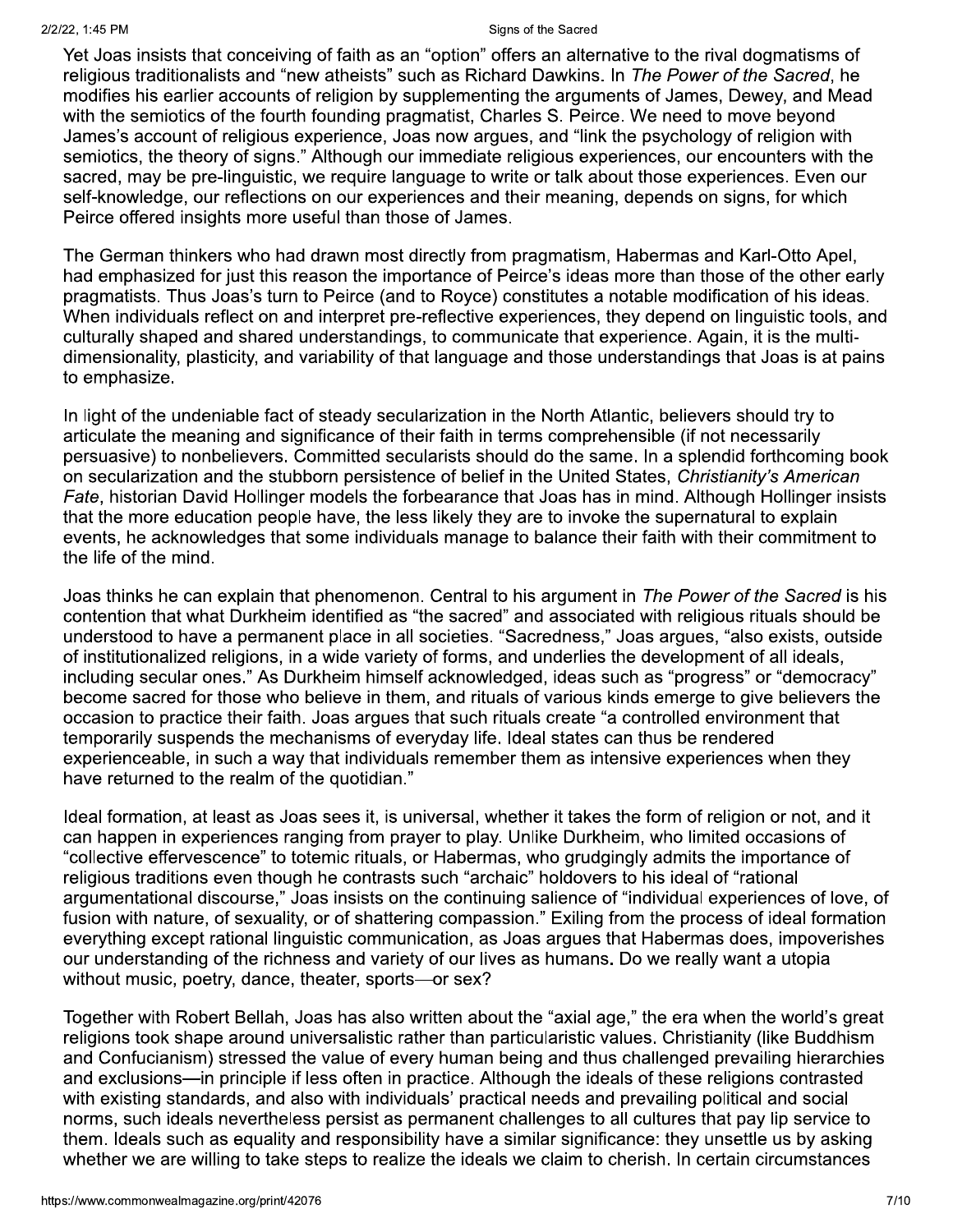at least, humans have advanced "to an idea of 'transcendence' that points beyond all this-worldly 'sacredness." That, Joas concludes, is simply "a fact," and that continuing process, he contends, shows why Weber's influential concept of "disenchantment" fails to convince. The process of ideal formation is every bit as vibrant in post-religious cultures as in religious ones.

The historian Michael Saler and scholars in the field of science studies have shown that the idea of "demagification" is a myth. Whether in natural- or social-scientific or political communities, even those proudly and self-consciously devoted to rational inquiry do not always proceed rationally. The concept of disenchantment is, from Joas's perspective, "wholly inadequate" to describe a "vital, basic attitude of the human being, in which the world is experienced as being of value. When human beings perform an activity they enjoy for its own sake, as in the case of play or work they relish, they are not projecting anything." Neither are they "succumbing to illusions," nor are they "victims of a spell from which they ought to emancipate themselves." Our "everyday experience of a value-laden world" is neither transitory nor a function of belief in the divine. It is instead universal, as James argued in The Principles of Psychology a decade before turning his attention to religious experience. If the world lacked meaning and value for us, we would care nothing about it. The "pre-reflective constitution of meaning" is instead what humans do, and will continue to do, whether or not that "sacralization" takes the form of conventional religion or some other form.

The emergence of human rights as a global ideal after World War II illustrates this perennial process. Joas readily admits what historian Samuel Moyn has hammered home: proclamations of human rights have often merely masked nations' continuing tendency to maneuver for power rather than address the problem of continuing oppression and exploitation. But like the emergence of anti-slavery discourse in the late eighteenth and early nineteenth centuries, Joas argues, the emergence of human-rights talk reflects changing ideas in both religious and secular communities. It signals a further broadening of what historian Thomas Haskell, in an effort to explain why anti-slavery agitation emerged, called the "horizon of responsibility" so that it encompasses not only one's own family, or tribe, or nation, or race, or the enslaved, but everyone.

That process, which Joas examines in The Sacredness of the Person, shows how new ideals can seep into and transform what was taken for granted, upsetting ways of thinking and practices long assumed to be unproblematic. The persistence of poverty, as well as the persistence of child labor, sexual trafficking, and the death penalty surely illustrate the limits of the commitment laid out in the United Nations Charter, even though almost all nations (the United States is a notorious exception) now profess to honor the Universal Declaration of Human Rights. Such long-acceptable practices now count as scandalous. Campaigns exist to eradicate them, just as earlier abolitionists worked to eradicate slavery. Joas interprets such efforts as evidence of the continuing formation of ideals, with or without religious sponsorship or sanction. Despite the persistence of injustice, many of the same people who have turned away from religion have shown a willingness to sacrifice, a "readiness to master and suppress desires and immediate bodily needs," for a variety of different reasons. Compelling new ideals continue to emerge. New experiences bring together people who no longer share the common bonds formerly supplied by religious congregations. Joas is not proposing a singular process akin to Weber's notion of world-historical rationalization, the supposed triumph of instrumental reason over all other forms, or Habermas's struggle of the "lifeworld" to stave off "colonization by the technostructure." By "sacralization" Joas means instead "a complex and unpredictable plethora of such processes," most crucially the history of the ideal of moral universalism.

In the closing pages of The Power of the Sacred, Joas lays bare his own normative commitments. First, he contends that "moral universalism is fundamentally superior to moral particularism." Even those who profess to value toleration and difference above anything else are making a "non-relativist judgment," which is a kind of universalism whether they admit it or not. Second, by suggesting an alternative to the narrative of disenchantment, Joas has in mind nothing like a value-free description but is instead aiming to transcend "all forms of moral particularism" and to offer an alternative, grounded in human experience and judgment, that can motivate respect for the "dignity of every individual." Finally,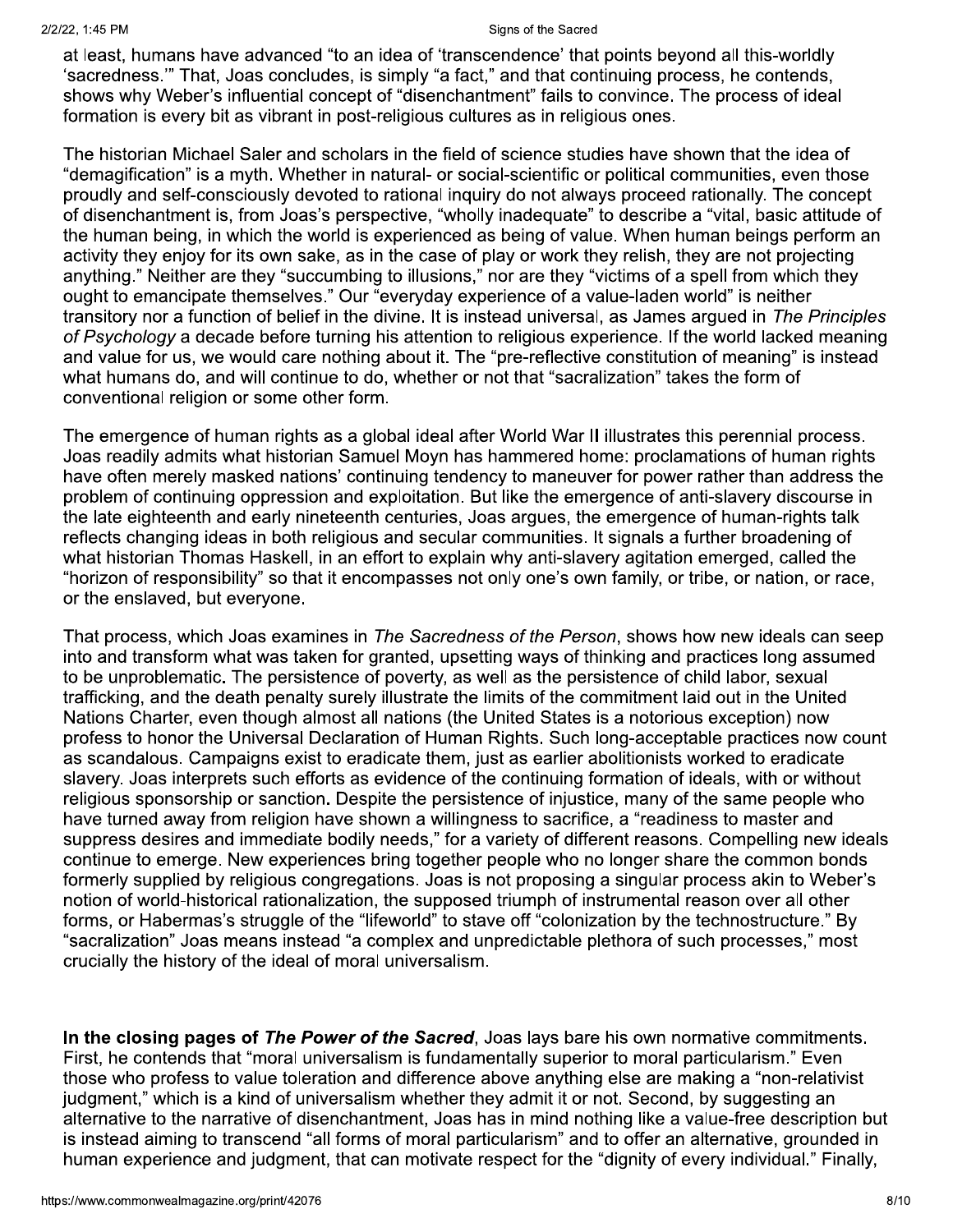Joas concedes that such a commitment does not and cannot resolve the inevitable tension between our obligations to those closest to us, our families, and our aspirations to moral universalism. The challenge that Jesus issued to those who would follow him will remain as haunting as ever.

Religious people with a traditional understanding of their faith and the imperatives of religious doctrine may find Joas's account of ideal-formation as unsatisfying as Royce found James's ideas. Yet for other early twenty-first-century believers, marooned in secular communities in which their faith is considered either incomprehensible or a quaint holdover from earlier eras, Joas's ideas about the meaningful, value-laden quality of immediate experience, the creativity of all action, the generation of values through sacralization, and the elusive quest to honor the sacredness of all persons might represent a coherent, even inspiring, body of ideas.

**Issue: February 2022 [1] Tags** Philosophy [2] Politics  $[3]$ 

James T. Kloppenberg, Charles Warren Professor of American History at Harvard, is author of Reading Obama: Dreams, Hope, and the American Political Tradition (Princeton) and Toward Democracy: The Struggle for Self-Rule in European and American Thought (Oxford).

Please email comments to letters@commonwealmagazine.org [4] and join the conversation on our Facebook page [5].

## **Share**

Share  $[6]$ Twitter<sub>[7]</sub> Print  $[8]$ 

## **Newsletter**

Commonweal's latest, delivered twice weekly

## **Subscribe**

How you can read Commonweal

Subscribe

# **Donate**

Support Commonweal's future

## Donate

Source URL: https://www.commonwealmagazine.org/signs-sacred

## **Links**

[1] https://www.commonwealmagazine.org/issues/2022-01-24

[2] https://www.commonwealmagazine.org/philosophy